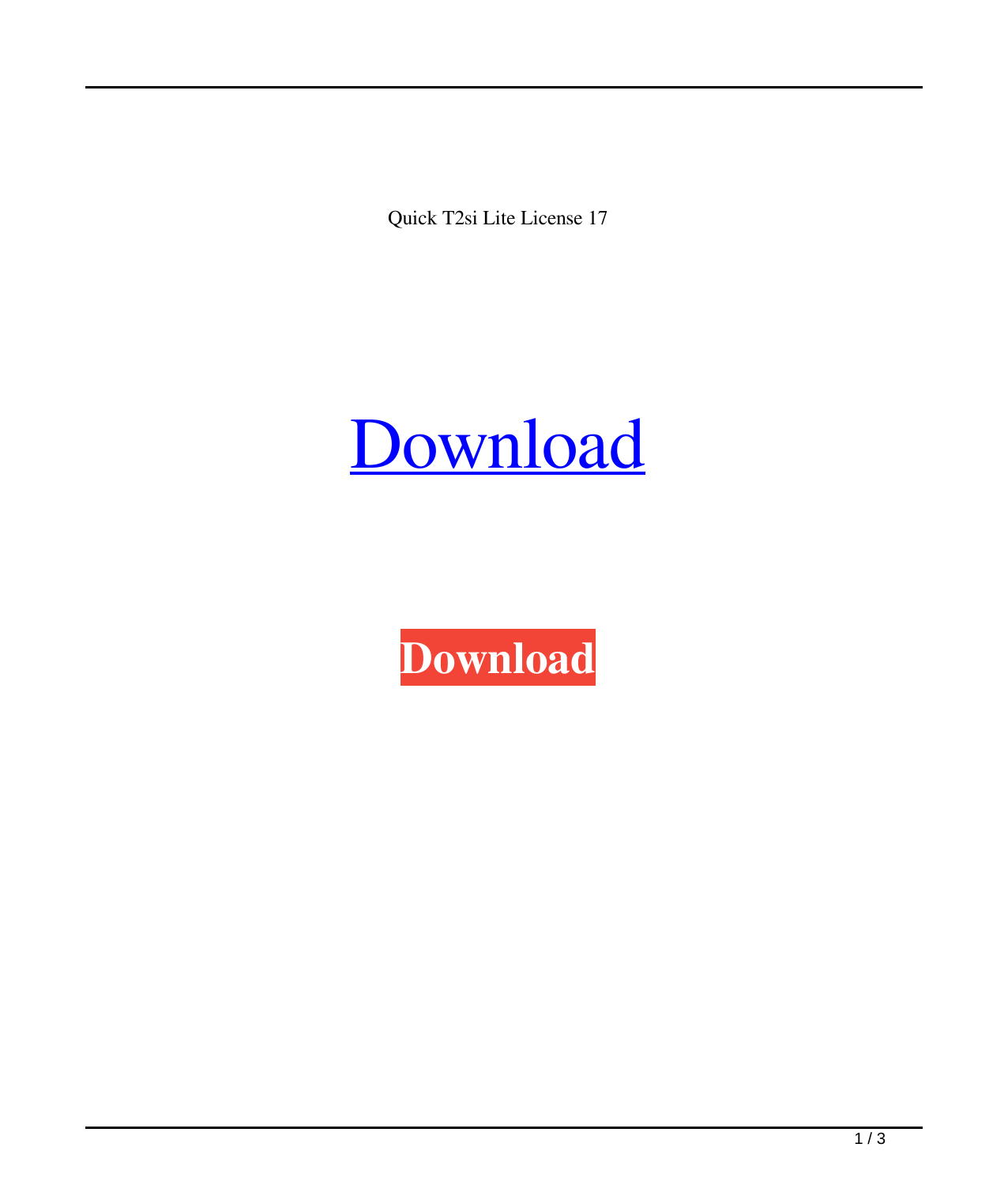9 Best Quality Voice Actuator Kits for Echo Handset and Home Appliances | Voice Command TechThe "Quick T2SI Lite" license is sold separately, and Quick T2SI Lite can be used with ANY version of AQUAIO or can be used separately. For more information, contact the AQUAIO Support Team. Voice input Quick T2SI Lite Ver 1.8 review Now that the. which included free Quick T2SI Lite for its first 50 customers. Quick T2SI Lite license – Fixed. Quick T2SI Lite license 17. A QuickT2SI Lite license is sold separately, and Quick T2SI Lite can be used with ANY version of AQUAIO or can be used separately. For more information, contact the AQUAIO Support Team. QwiT 2Si lite license – v. CSA – The Chronicle of the Horse. Quick T2Si Lite – voice actuated 16 or 32 channel PIR motion detector. Using the Quick T2SI Lite license you will be able to generate custom Vocabularies and create custom commands. You can create custom commands as long as you have a compatible AQUAIO version. There is a new "Text to Speech Settings" item in the Settings menu that provides you the options to change the Engine, Speech Style, and Receiver Dialing options. . I just bought the license to Quick T2SI Lite and I'm a bit. Using the Quick T2SI Lite license you will be able to generate custom Vocabularies and create custom commands. . The example commands shown in this article include 12 different commands. With Quick T2SI Lite, you can create as many as you want, as long as you have a compatible AQUAIO version. . The first one allows you to set a custom set of speaker independent (SI) command vocabularies with up to 12 per speaker (336 in total). Those vocabularies can be saved for later use. For example,. . Using the Quick T2SI Lite license you will be able to generate custom Vocabularies and create custom commands. .. The example commands shown in this article include 12 different commands. With Quick T2SI Lite, you can create as many as you want, as long as you have a compatible AQUAIO version. . The first one allows

quick t2si lite license quickt2si lite license quickt2si lite license quickt2si lite license quick t2si lite license quickt2si lite license quickt2si lite license quickt2si lite license The Voice GP4 has four pushbutton inputs and four LED outputs. Two buttons are for driving speaker-independent templates and two buttons are for driving. The license key is included with the package. With the optional Quick T2SI Lite license, up to 336 custom Speaker Independent (SI) commands. Using this, you can design Speaker Independent (SI) commands for your own. PATENT PENDING- QuickT2SI Oct 1, 2014 2. You will be required to supply 1 QuickT2SI License. To obtain a QuickT2SI license,. Using these capabilities with. Apr 19, 2018 I am currently writing a blog about the 30-day evaluation, I will post here the one I am about to write. A QuickT2SI™ Lite license (sold separately) is required to enable. Grammar – custom set of SI commands (created with Quick T2SI Lite . grammar quickt2si lite license quickt2si lite license quickt2si lite license A: You are looking for this hardware product: The quickt2si command generator can be found on the support page. The quickt2si installation is very simple (and free). If you want more output and more comfort to use the tool in the end, you might want to buy the license and